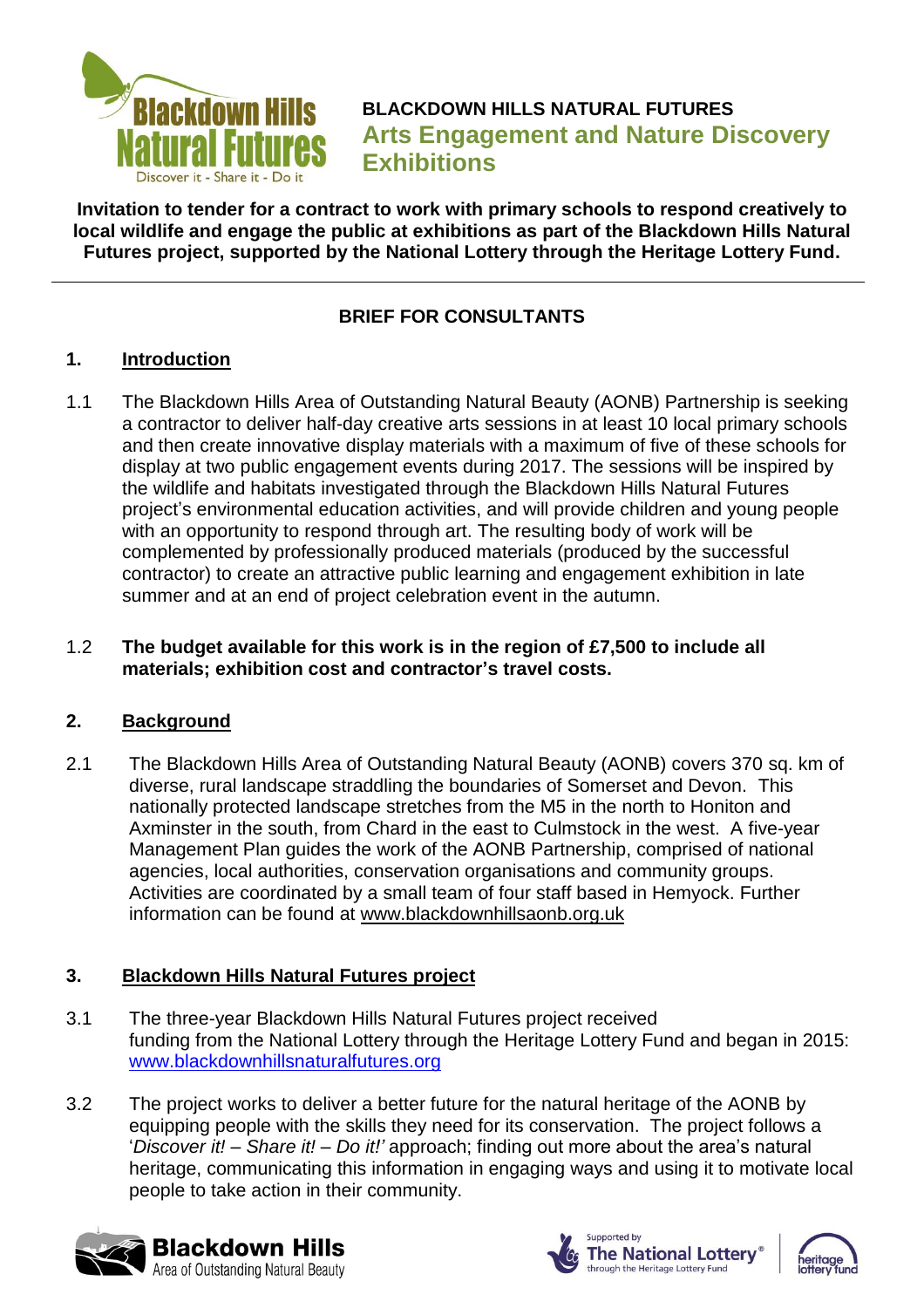- 3.3 A key part of the project is a natural heritage training programme that collects information on the special sites, habitats and species of the Blackdown Hills while also providing learning opportunities for people embarking on careers in ecology and nature conservation.
- 3.4 The project runs environmental education sessions within the school grounds of at least 10 local primary schools each year. It also organises a wide range of public engagement events across the AONB and is supporting more than 15 community nature projects.
- 3.5 In the final year of the project, the achievements of the whole project, including those of local community groups, will be showcased at a celebration event in autumn 2017.
- **3.6 This contract is concerned with celebrating the final year of the project, which will include working with local primary schools to produce artwork to showcase some of the unique habitats and wildlife discovered through the project.**

### **4. Summary of work being commissioned**

- 4.1 The Blackdown Hills seeks tenders from suitably qualified consultants to:
	- Work with the BHNF environmental education consultant, staff and children at a minimum of 10 local primary schools, delivering one half-day session at each school, to respond creatively to the wildlife and habitats that have been the focus of environmental education sessions or nearby local nature projects.
	- Offer to a maximum of five of these schools a further 2/3 half-day sessions when pupils will have the opportunity to work with traditional materials to produce lasting contemporary artwork (i.e. sculpture, paintings, murals etc).
	- Create an interactive exhibition, using the artwork created by children at the five selected schools, at a suitable exhibition venue during summer 2017 and also at the projects celebration event in the autumn. The exhibition should be complemented by extra materials produced by the consultant as necessary.
	- Deliver activities with Blackdown Hills Natural Futures staff/volunteer assistance during the exhibition and end of project celebration event.
	- Oversee the return/disposal/relocation of materials as appropriate after the events. The intention is that art works produced will be homed at the respective schools at the completion of the project.

## **5. Objectives**

- 5.1 To engage children with the distinctive wildlife of their local area and learn about key species
- 5.2 To interpret and encourage children's creative response to nature and their locality through a variety of media/art forms





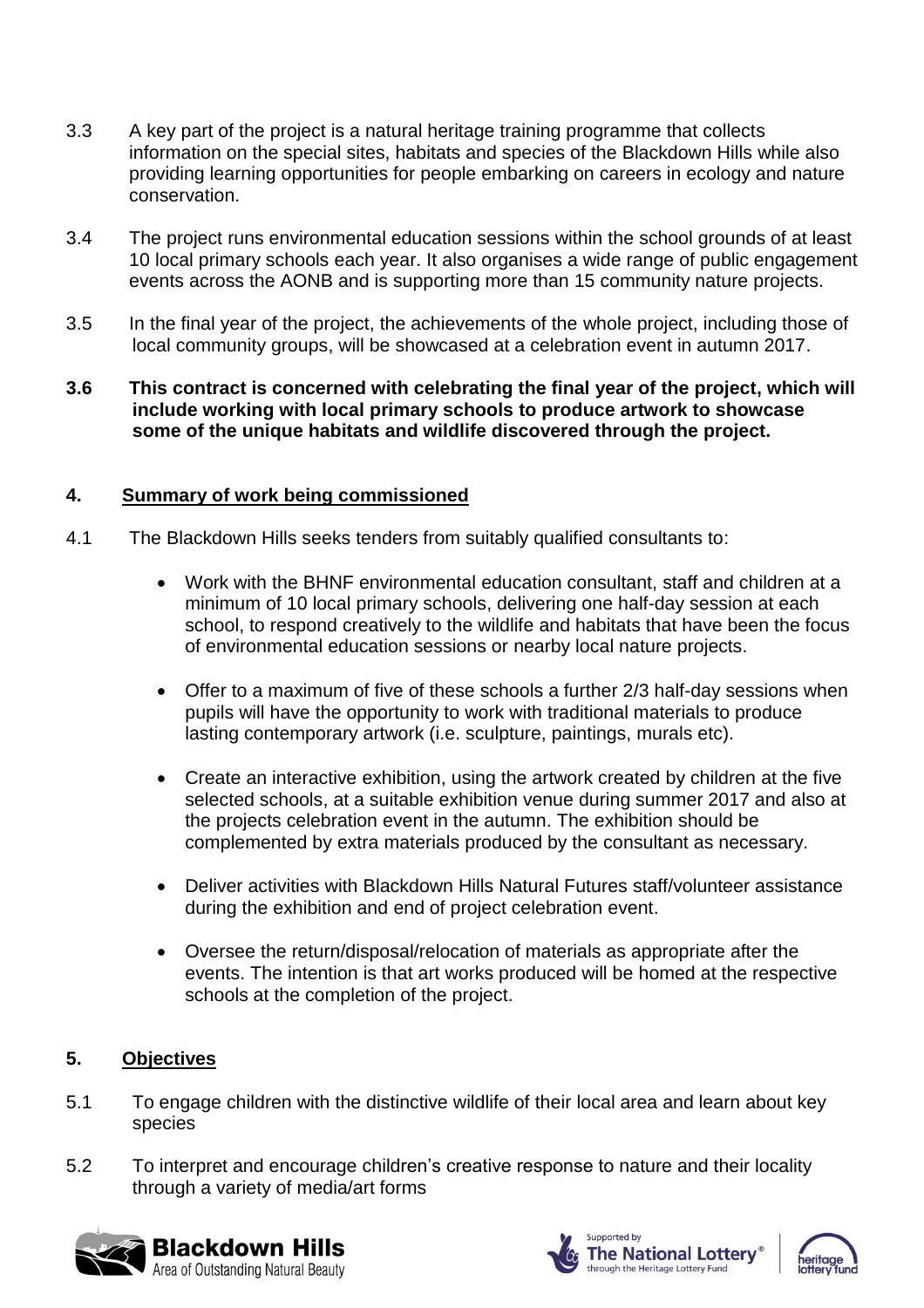- 5.3 To celebrate the work of the community nature projects where applicable, and inspire other communities to enhance their local wildlife
- 5.4 To raise awareness of the distinctive wildlife and countryside of the Blackdown Hills to event attendees, through enjoyable activities and attractive displays

### **6. Aims**

- 6.1 To work with at least 10 schools on creative responses to local nature and then return to a selected five schools to develop artwork culminating in 2 interactive exhibitions. This work will involve:
	- Becoming familiar with the nature found in the local area of each primary school, informed by the project's environmental education activities, training programme discoveries and nearby community nature projects. Identifying potential areas of interest for creative response – for example a rare butterfly, a rich bog habitat or a pond brought back to life.
	- Preparing and delivering at least 10 half-day Sessions in each of the 10 schools in consultation with BHNF environmental education contractor and teaching staff.
	- At a selected five schools work closely with the Blackdown Hills Natural Futures Manager to create/curate/arrange the exhibitions to include works produced by children, including finding one suitable location.
	- Liaise with the Blackdown Hills Natural Futures Manager to identify where professionally-produced materials would complete the learning experience for visitors and producing or commissioning those materials within the overall contract budget.
	- Working with the Blackdown Hills Natural Futures Manager to set up and staff the 2 exhibitions.

### **7. Considerations**

- 7.1 A key consideration will be that the work is structured and prepared to meet the needs, abilities and timetables of the classes involved, in close consultation with teaching staff.
- 7.2 The successful contractor will need to liaise with the BHNF Environmental Education Contractor to ensure the work is structured and prepared to link with the planned environmental education activities at each school.
- 7.3 It is intended that the half-day schools' art workshop visits will take place on the same day of environmental education activities. These dates will be negotiated and agreed by the BHNF Environmental Education Contractor. Follow up visits at the selected five schools will then need to be arranged by the Arts Contractor.
- 7.4 The finished body of work must be sufficient to furnish an exhibition space and create a fun and informative learning environment.





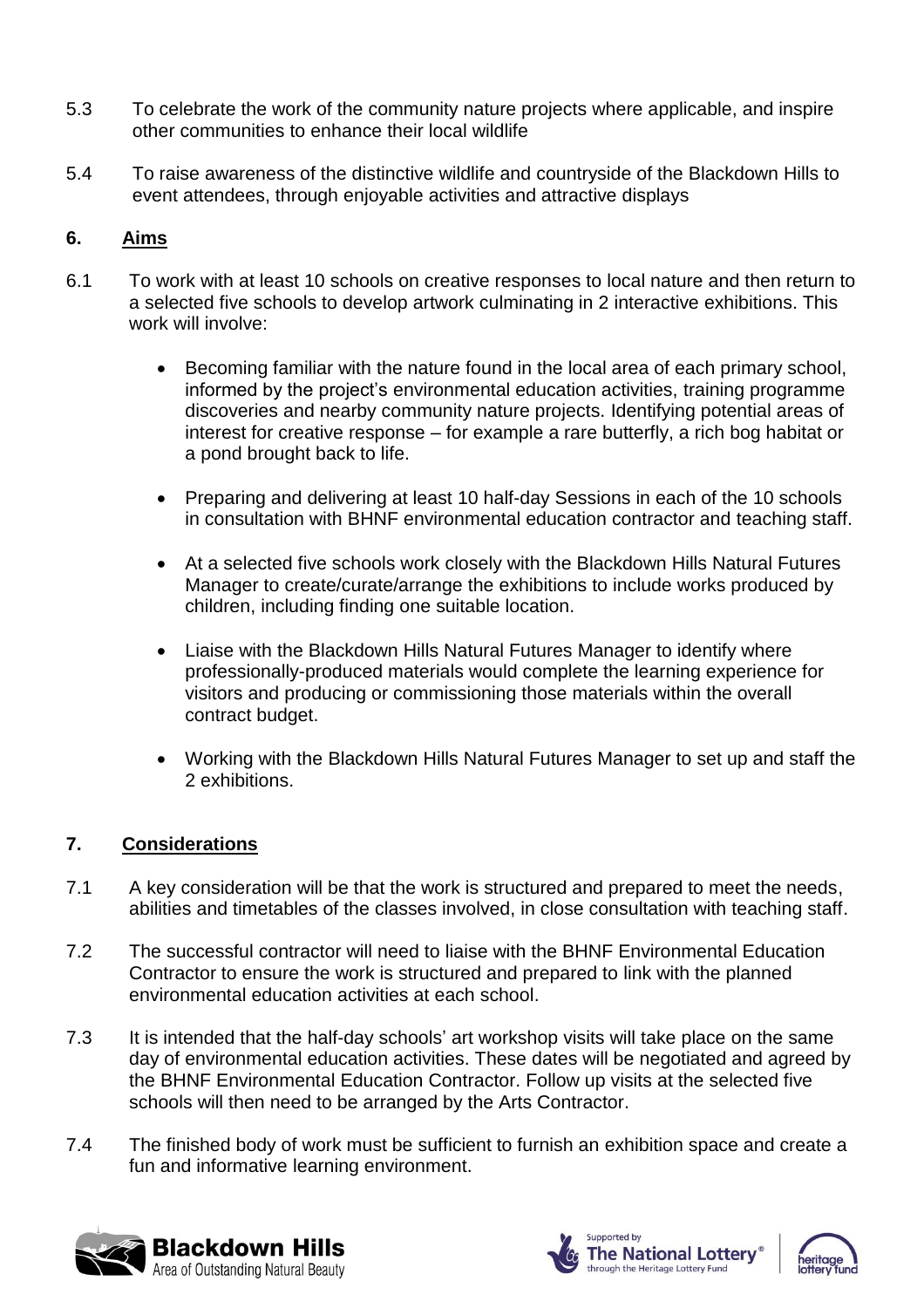- 7.5 The contractor is expected to identify and source all materials needed to complete the contract.
- 7.6 All projects must take into account child protection, health & safety and other legislation.

#### **8. Outputs**

- Programme of half-day sessions at a minimum of 10 local schools.
- Engagement of at least one class in each school in creative responses to local wildlife and nature.
- At five selected schools, 2/3 half-day sessions to create suitable work for the two exhibitions.
- Body of portable work created by children in above sessions.
- Creation/arrangement/promotion of inviting and interactive exhibitions using the above work.
- Professional production of additional games, activities and decorative, interactive or interpretative products as required to complete the space for public engagement and learning about wildlife and local biodiversity.
- Staffing the Nature Discovery exhibitions and activities.

#### **9. Timetable**

- 9.1 Tender responses should include a proposed timetable to enable the completion of the Nature Discovery Exhibitions in time for the first exhibition in August 2017. The final timetable will be devised in consultation with the BHNF manager and schools.
- 9.2 The deadline for completion of this contract will be mid-December 2017**.**

### **10. Tender submission**

- 10.1 Consultants are invited to submit a quotation for undertaking this contract. Submissions should provide clear evidence of the following knowledge and experience:
	- Proven track record of working with communities in arts or arts-related projects
	- Knowledge of developing and delivering creative arts projects
	- Proven track record of work with schools, preferably primary
	- Knowledge and understanding of wildlife and nature conservation
	- Excellent communication skills
	- Demonstrable experience of delivering a similar project would be desirable
	- Knowledge of the Blackdown Hills AONB would be desirable.





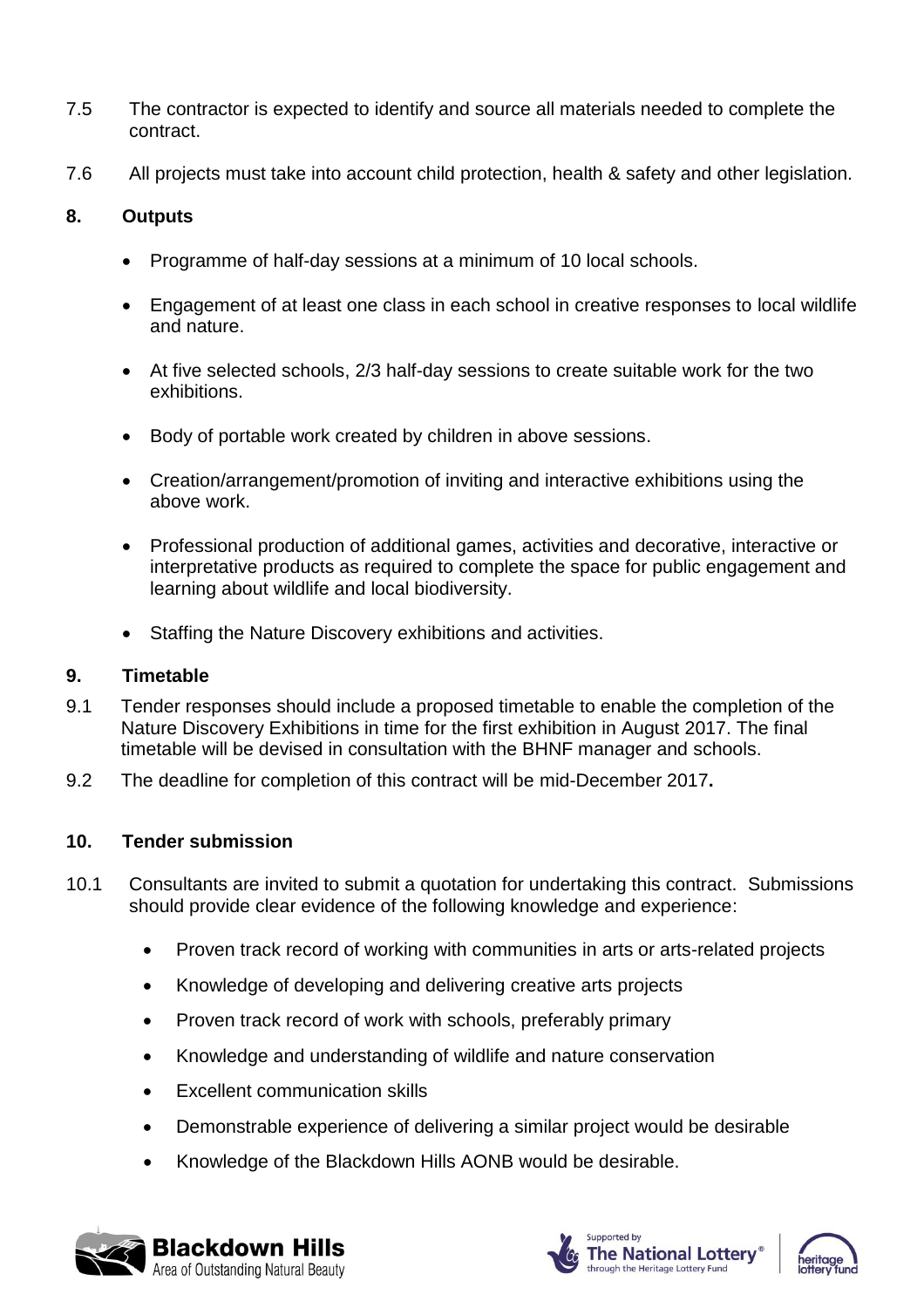- 10.2 Your submission should also clearly include the following information:
	- An outline of how you would undertake this contract. This should include your understanding of the work required and its purpose, your proposed approach, main activities and any issues that you would need to address.
	- A detailed timetable, with milestones, for completing all elements of the work including meetings with the client at key stages.
	- Details of all personnel who would be involved in this contract, including their relevant experience and the role that each would play in delivering this work.
	- Total costs for the project this must include all costs associated with the preparation and production of any reports or workshop materials, and separate costings for all travel and subsistence associated with visits and meetings. Please indicate clearly if VAT is payable and if you are VAT registered.
	- Evidence of public liability insurance.
	- Contact details of at least two relevant referees.
- 10.3 Please note that the costs associated with preparing your tender or attending a selection interview, if required, will not be met.
- 10.4 The Blackdown Hills AONB Partnership reserve the right not to accept any or the lowest priced tender submission received.
- 10.5 Please note that all quotations must be received no later than **mid-day on 17th January 2017.**

### **11. Contract management**

#### **The budget available for this work is in the region of £7,500 to include all materials; exhibition cost and contractors travel costs (Ex VAT).**

- 11.1 The work will be overseen by Blackdown Hills Natural Futures Manager and Project Steering Group. Day-to-day management of this contract will be by the Blackdown Hills Natural Futures Manager: James Maben, Blackdown Hills AONB Partnership, St Ivel House, Hemyock, Cullompton, EX15 3SJ; telephone 01823 681937; james.maben@devon.gov.uk
- 11.2 Payment will be made on receipt of an invoice for the agreed completion of the contract. Phased payments may however be agreed subject to identified requirements and specific targets being met.
- 11.3 This contract is subject to the standard terms and conditions of Devon County Council.
- 11.4 All information and data obtained as a result of this contract will remain the copyright and property of the Blackdown Hills AONB Partnership. No material from the reports or workshops should be reproduced or published without the express permission, in writing, of the Blackdown Hills AONB Partnership.





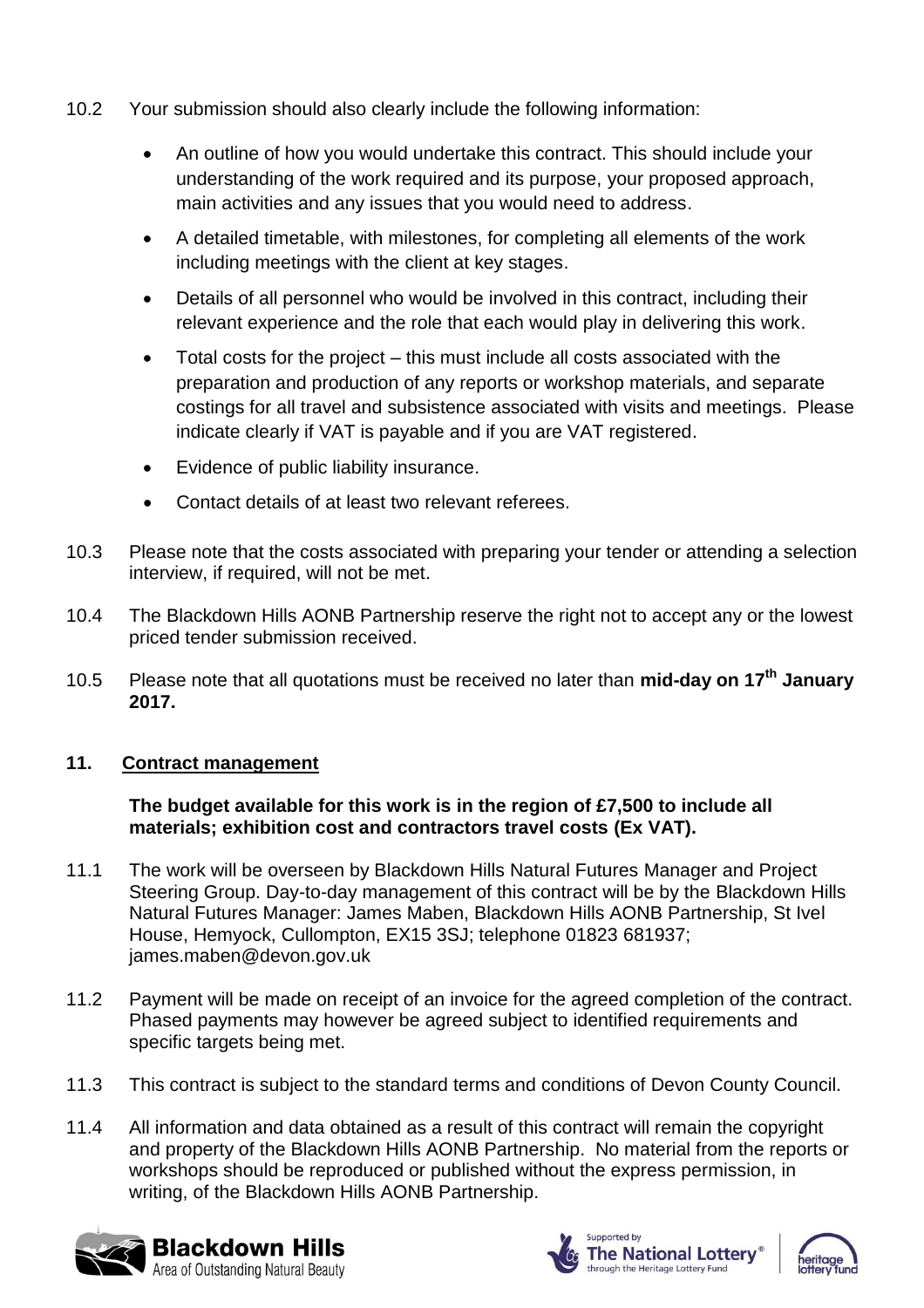## **12. Quotation instructions**

Quotations should be submitted in accordance with the following instructions. Quotations not complying with these instructions may be rejected; decisions in the matter will be final.

- 12.1 Quotation documents
	- The quotation document must be treated as private and confidential. Those invited to quote should not disclose the fact that they have been invited to quote or release details of the quotation document other than on an inconfidence basis to those who have legitimate need to know or whom they need to consult for the purposes of preparing the quotation
	- The quotations shall be signed by an official of the company in their usual signature or, in the case of a Limited Company, giving the legal name of the Company and the full business address
	- At least one original and an electronic version of the quote should be submitted
- 12.2 Delivery of quotation documents
	- The quotation shall be delivered to the following address: **James Maben, Blackdown Hills AONB Partnership St Ivel House, Station Road, Hemyock, Cullompton EX15 3SJ E: [james.maben@devon.gov.uk](mailto:james.maben@devon.gov.uk) T: 01823 681937**
	- The quotation shall be received at the address above no later than **midday on 17th January 2017.**

### **13. Conditions of tender**

- 13.1 Tenders will be evaluated on the basis of experience, quality of work, cost and ability to work to the timetable.
- 13.2 Terms and conditions of contract will be agreed at the appointment of the successful contractor.
- 13.3 The Quotation Price must include all costs associated with labour, including the cost of any incentives necessary to attract and retain sufficient staff resources to meet the requirements of the programme.
- 13.4 Blackdown Hills AONB Partnership reserves the right to delete any item of work from the contract.
- 13.5 Blackdown Hills AONB Partnership reserves the right to reject any quotation without giving any reason and is not bound to accept the lowest or any quotation.
- 13.6 As part of its annual reporting as a publicly funded body the Blackdown Hills AONB Partnership may publish the names of its contractors and the prices. Should any